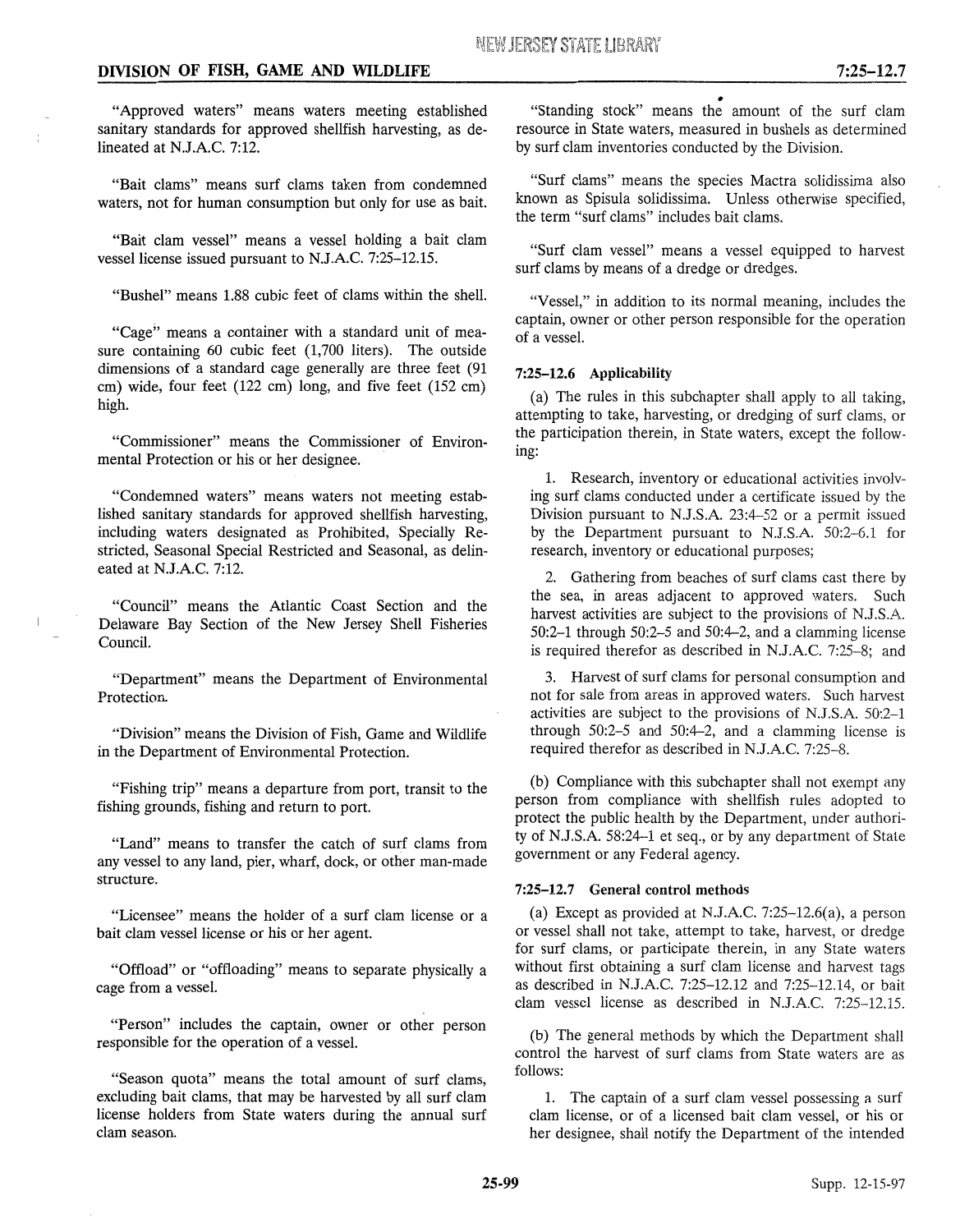fishing location of the vessel and the intended port and time of landing each day it fishes in State waters. The notification shall be made by calling the Division's Marine Enforcement Unit, Bureau of Law Enforcement, at (609) 748-2050, prior to fishing in State waters and prior to change of location. Changes in port of landing or time of landing must be given four hours prior to landing.

2. Any person fishing for surf clams at any time, or who has reported his intention to fish, in State waters shall have the vessel's entire harvest for that fishing trip counted as part of the licensed season allocation of surf clams.

3. A person shall not transfer surf clams from a surf clam vessel or bait clam vessel to any other vessel. All surf clams harvested in State waters shall be landed in this State. Specific hours of landing may be designated by the Division. A person shall not operate a surf clam vessel or bait clam vessel to fish in or land surf clams from both State and Federal waters on a single fishing trip. A surf clam vessel shall not land any quahogs or surf clams taken from Federal waters during the same fishing trip for which the Division's Marine Enforcement Unit, Bureau of Law Enforcement, has received notification of intent to use that vessel in State waters to harvest surf clams.

4. All surf clams shall be landed in their shells and offloaded in cages. All surf clam cages containing surf clams shall be tagged with tags obtained from the Division before offloading. The tags must be used sequentially as issued. Tags shall not be removed until cages are emptied at the processing plant, at which point the removed tags shall be destroyed and discarded.

5. It shall be unlawful to possess an empty cage to which a tag required at (b)4 above is affixed.

Amended by R.1995 d.632, effective December 4, 1995. See: 27 N.J.R. 3269(a), 27 N.J.R. 4888(a).

### 7:25-12.8 Season

Except for bait purposes as provided in N.J.A.C. 7:25-12.11, the annual season for taking surf clams in State waters shall begin on October 1 and extend through and including May 31.

### 7:25-12.9 Prohibited fishing areas

(a) The areas in which surf clams may not be taken are as follows:

1. Those waters enclosed within the following descriptions as delineated by the Division by reference to the National Oceanic and Atmospheric Administration Nautical Chart 12318 (35th, August 11/84) available for inspection at the Nacote Creek Shellfish Office:

i. From the shore on the bay side of Little Beach, latitude 39 degrees 28.3 minutes N, longitude 74 degrees 19.4 minutes W;

ii. Thence seaward 090.5 degrees T one nautical mile to a point, latitude 39 degrees 28.3 minutes N, longitude 74 degrees 17.2 minutes W, LORAN C 9960-X-26958, 9960-Y -43099;

iii. And thence south following the line of the beach one nautical mile offshore to a point, latitude 39 degrees 21.0 minutes N, longitude 74 degrees 23.6 minutes W, LORAN C 9960-X-26983, 9960-Y -43020 (generally marked by a buoy charted as "1" F1 G 4s GONG);

iv. Thence 333 degrees T to latitude 39 degrees 21.5 minutes N, longitude 74 degrees 23.9 minutes W, LOR-AN C 9960-X-26986, 9960-Y-43026 (generally marked by a buoy charted as  $R$  "2" F1 R 2.5s); and

v. Thence 309 degrees T to the light charted as F1 G 4 sec. 29 ft. "7" at the end of the southernmost jetty in Absecon Inlet, latitude 39 degrees 21.8 minutes N, longitude 74 degrees 24.5 minutes W, LORAN C 9960-X-26990, 9960-Y -43029;

2. Those waters enclosed within the following description, as delineated by the Division by reference to the National Oceanic and Atmospheric Administration Nautical Chart 12323 (19th Edition, November 15/80), available for inspection at the Nacote Creek Shellfish Office:

i. The area off Island Beach from a point on the southern boundary of the area closed for shellfishing by N.J.A.C. 7:12 with latitude 39 degrees 53.6 minutes N, Longitude 74 degrees 03.5 minutes W, LORAN C 9960-X-26925, 9960-Y -43364;

ii. Thence south following the line of the beach one nautical mile off shore to a point; latitude 39 degrees 45.9 minutes N, longitude 74 degrees 4.5 minutes W, LORAN C 9960-X-26914, 9960-Y-43283;

iii. Thence to the shore 270 degrees T to the abandoned lighthouse with a latitude 39 degrees 45.8 minutes N, longitude 74 degrees 6.4 minutes W; and

3. Those areas closed to shellfishing by N.J.A.C. 7:12.

Amended by R.l995 d.632, effective December 4, 1995. See: 27 N.J.R. 3269(a), 27 N.J.R. 4888(a).

### 7:25-12.10 Harvest limitations; surf clam harvest quota

(a) The Commissioner, with the advice of Council, shall establish annually a season quota of between 250,000 and 700,000 bushels of surf clams. The season quota shall be set at approximately 10 percent of the State's estimated standing stock of surf clams.

(b) By September 15 of each year the Department shall send notice to all license holders by first class mail, and file notice for publication in the New Jersey Register, of the season quota for the upcoming surf clam harvest season.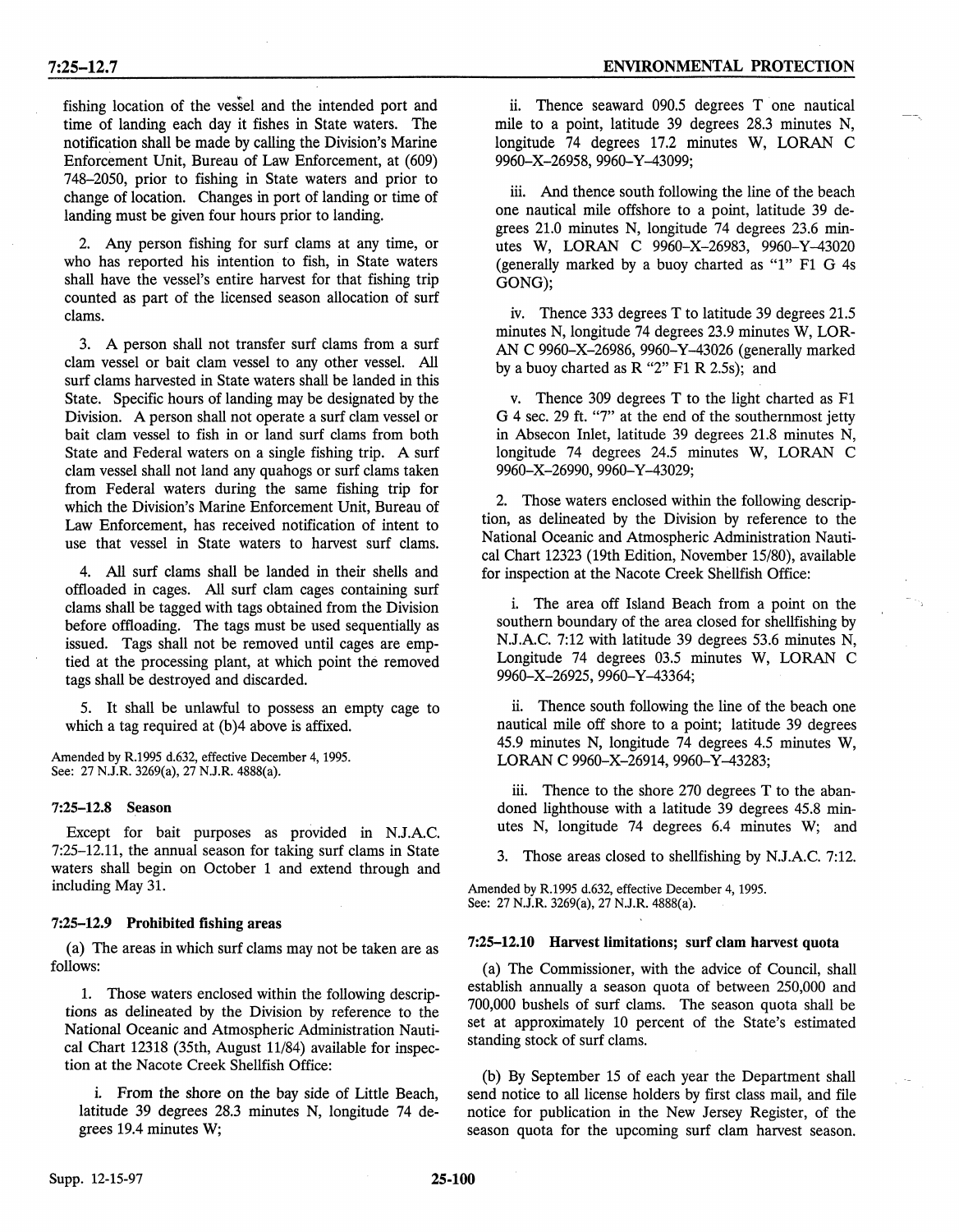(c) If the Department does not give notice of the season quota for the surf clam harvest season pursuant to (b) above, the season quota for the upcoming season shall be 500,000 bushels.

(d) Each surf clam license allocation shall be l/57th of the season quota.

Public Notice: 1993-94 harvest quota set at 600,000 bushels. See: 25 N.J.R. 4795(c). Public Notice: 1994–95 harvest quota set at 600,000 bushels. See: 26 N.J.R. 4218(a). Public Notice: Increase in surf clam harvest quota. See: 27 N.J.R. 4011(c). Public Notice: 1997–98 harvest quota set at 600,000 bushels. See: 29 N.J.R. 5334(b).

### 7:25-12.11 Bait clams

(a) A person or vessel shall not take, attempt to take, harvest, or dredge for bait clams, or participate therein, in any State waters without first obtaining:

1. A bait clam vessel license as provided for at N.J.A.C. 7:25-12.15; and

2. A special permit for bait clam harvest from the Division of Water Resources, as provided for at N.J.A.C. 7:12.

(b) Bait clam vessel licensees shall harvest bait clams only from condemned waters, as delineated at N.J.A.C. 7:12 and illustrated in the current Shellfish Growing Water Classification Charts, but not from condemned waters located within the prohibited fishing areas delineated at N.J.A.C. 7:25-12.9(a)1 and 2.

(c) Bait clam. vessel licensees shall report fishing area daily as provided at N.J.A.C. 7:25-12.7(b)1 and file weekly harvest reports as provided at N.J.A.C. 7:25-12.13.

(d) The season for taking bait clams shall extend throughout the year.

(e) The time for taking bait clams shall be as follows:

1. October 1 through May 31: Daily, between 6:00 A.M. and 6:00 P.M. Eastern Standard Time; and

2. June 1 through September 30: Monday through Saturday, between one half-hour before sunrise (Trenton Time) and 4:00 Eastern Standard Time.

(f) A weekly bait clam vessel quota may be set by the Commissioner with notice by mail to all license holders.

(g) A person shall not operate the identical vessel to take surf clams in the waters of this State for bait purposes and for human consumption on the same day.

# 7:25-12.12 Landing fees, tags, transfers of tags

(a) Holders of surf clam license shall pay a landing fee of 15 cents (\$0.15) for each bushel landed by the purchase of tags to be attached to each 32 bushel cage (\$4.80 for each tag). Tags will be available from the Division's Nacote Creek Shellfish Office, Port Republic, New Jersey, in batches of 50 or more tags. Tags provided under this section shall be valid only for the season for which issued.

(b) Bait clam vessel licensees shall pay a landing fee of 15 cents (\$0.15) for each bushel of bait clams harvested from the waters of this State at the time of providing to the Division their weekly surf clam harvest report as required at N.J.A.C. 7:25-12.13.

(c) A licensee may transfer part or all of his or her assigned surf clam tags to another licensee, provided that the other licensee meets all statutory and regulatory criteria for licensing, and receives the Department's approval of a notarized statement of transferor's intent to transfer such tags. The statement of intent shall be signed by the transferor, and shall include the respective sequential surf clam tag numbers. Each license holder shall be limited to a maximum of three tag transfer actions during the term of the license. A transfer which would result in an allocation of tags to a single vessel greater than that allowed under three licenses is prohibited and will not be approved by the Department.

· (d) For the 1990-91 season, any surf clams harvested during the season prior to adoption of these new rules shall be deducted from the licensee's seasonal allocation under these new rules.

#### 7:25-12.13 Weekly reporting

(a) All surf clam licensees and bait clam vessel licensees shall provide to the Division weekly surf clam harvest reports on forms supplied by the Division. Weekly reports shall include the following:

1. The harvest vessel name and New Jersey surf clam license or bait clam vessel license number;

2. The dates fished and, for each date fished, the fishing time in hours, the numbers of bushels harvested and the number of the New Jersey Inshore Surf Clam Harvest Zone fished;

3. For each surf clam or bait clam landing, the port at which the clams were landed;

4. The name and signature of the captain of the surf clam vessel or bait clam vessel, or the captain's agent, attesting to the validity of the report (see N.J.A.C. 7:25-12.18); and

5. Sequential listing of surf clam tags used.

Adopted Concurrent Proposal, R.1991 d.173, effective April 1, 1991. See: 23 N.J.R. 223(a), 23 N.J.R. 1001(a).

Provisions of new rule R.1991 d.49 readopted with text added to (b) "as delineated at N.J.A.C. 7:12 and illustrated in the current Shellfish Growing Water Classification Charts".